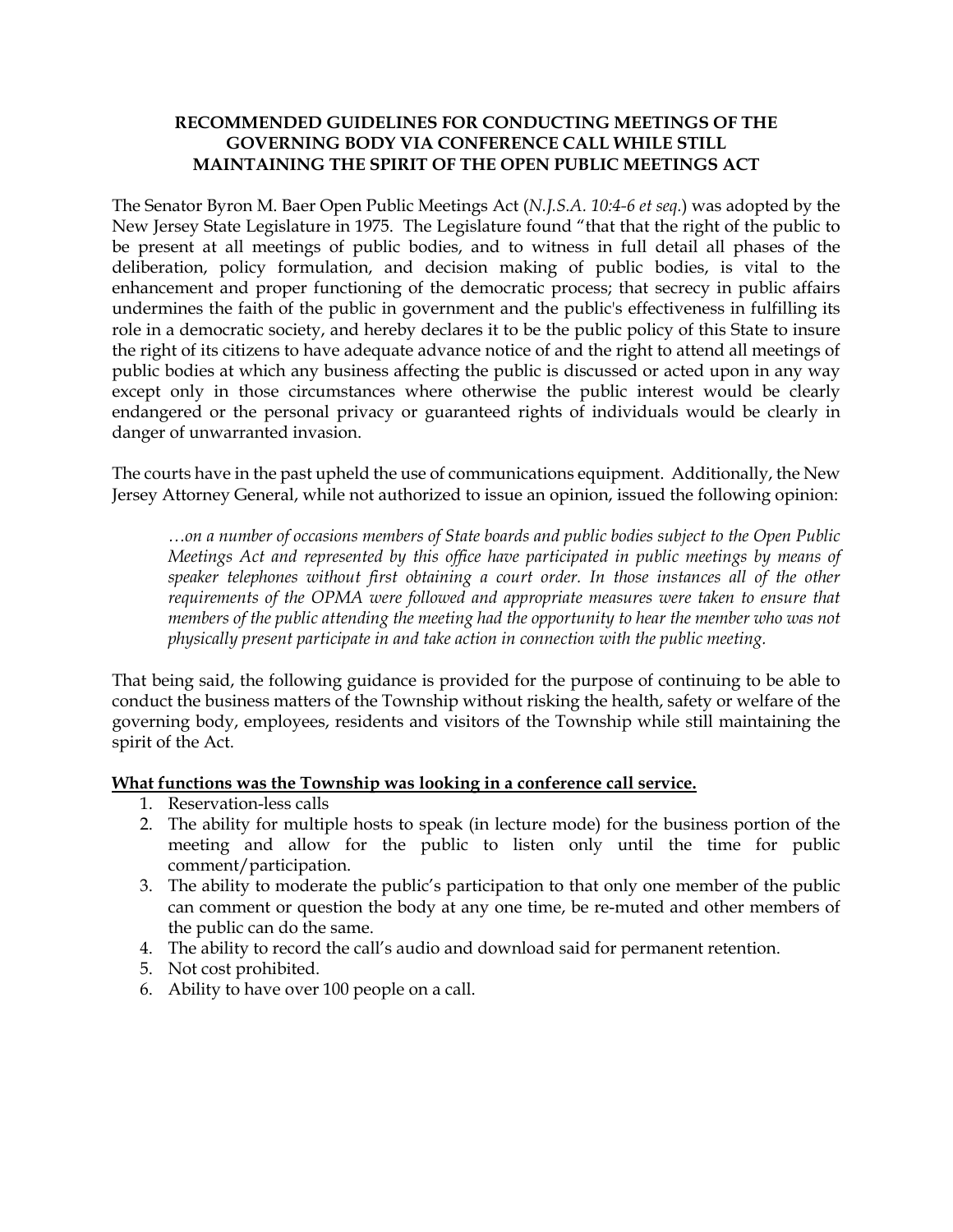#### **STEP BY STEP INSTRUCTIONS**

### **Step 1 – Account Setup**

1. Visit www.FreeConferenceCall.com and sign up for a free account. *NOTE: Best functionality was found using FireFox.* 

### **Step 2 – Purchase Upgrades**

- 1. In order to ensure ease of access to all members of the public who wish to participate in the meeting of the governing body the Township upgraded the service with www.FreeConferenceCall.com to include One Number to allow the public the ability to connect without access codes. The cost of this upgrade is \$3.95 per month.
- 2. In order to ensure the meeting is properly recorded, the Township upgraded the standard Storage of the recorded conference call from 1 GB to 80 GB for a cost of \$20.00 per month.
- 3. In order to customize the public's experience with the Conference Call, the Township upgraded from standard Default greeting where the public was welcomed to FreeConferenceCall.com to a Custom Greeting for a cost of \$2.00 per month.
- 4. It is noted that the call-in number provided could potentially be a long distance number for certain individuals. The ability to provide callers with a Toll-Free number is not currently deemed necessary, however is available for a fee of 3.9 cents per minute/per caller if it is found to be necessary in the future. This fee would need to be borne by the Township.

#### **Step 3 – Configure Settings**

- 1. Dial-in number Set to *One Number*
- 2. Access code

This access code is for use when callers are calling from outside the United States. The number does not need to change from the number originally assigned.

3. Online meeting ID

The number does not need to change from the number originally assigned.

4. Host PIN

This number is randomly assigned and if the service is going to be used by only one body, the code does not need to change from call to call. However, if the service is going to be used by multiple bodies (i.e. Township Council and Board of Education) then it is recommended that this number be regenerated between each call to restrict the hosts to only members of the body that will be participating the call.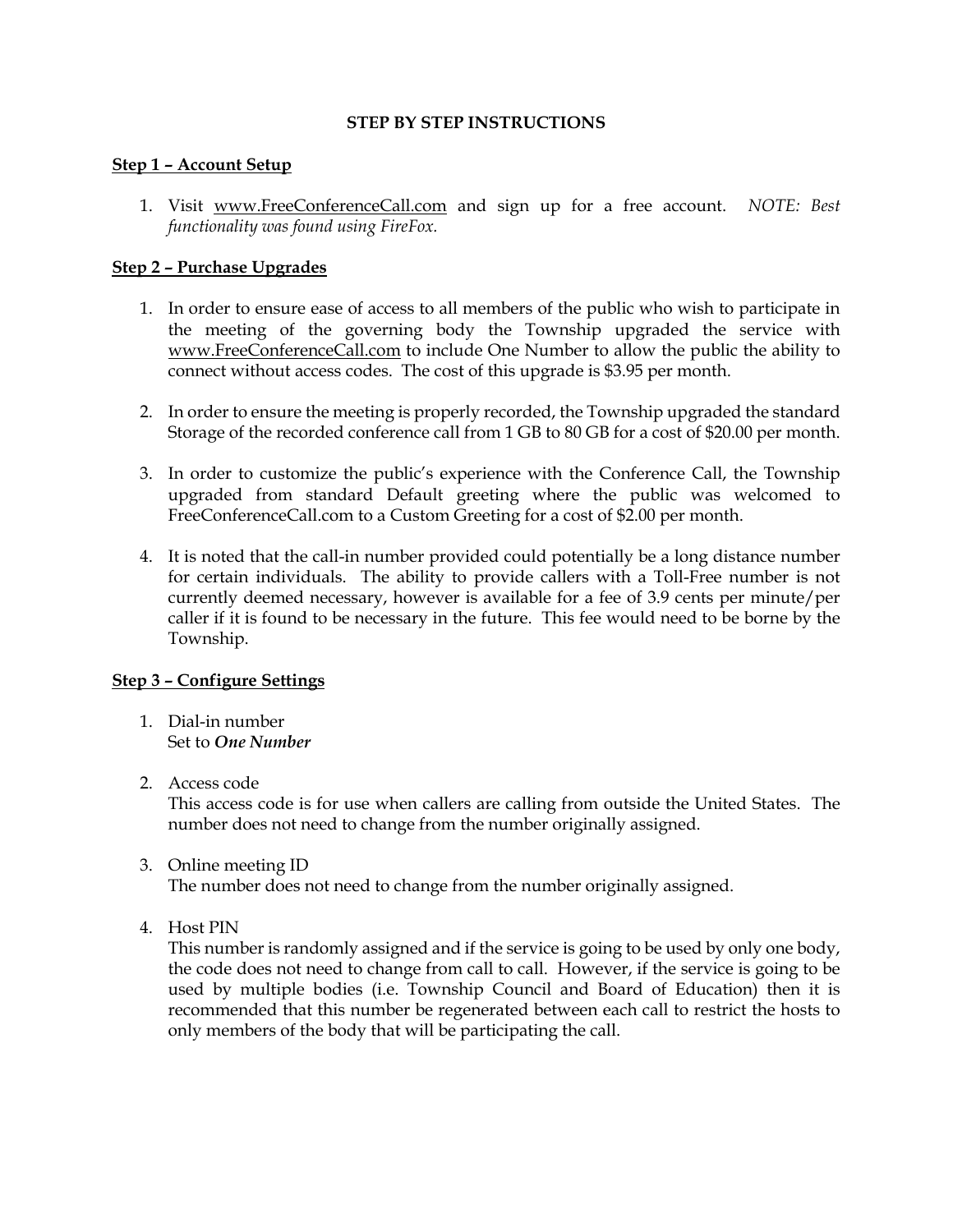## 5. Copy Reports

At the completion of each call, the host will receive a Detail Report via email with details of the call, including the number of participants, time each participant joined and ended the call and a link to the voice record of the meeting in .mp3 format. This file is downloadable for permanent storage by the Township. For the purposes of retention, the Township Clerk has been added to receive the emailed report of the call. As this system is intended to be used by the Verona Board of Education as well, the Superintendent of Schools will also receive a copy of the emailed report of the call.

6. Meeting Settings

Entry & Exit Tones – *Off* Announce caller count – *Hosts only* Display Attendee List – *Hosts only* Wait for host – *On-45 minutes* Continue without host – *On-5 minutes* Recording – *Auto* Ask Job Code – *Never* In-meeting chat – *Off* 

7. Custom Greeting

A custom greeting has been uploaded that reads the following: *Welcome to the Township of Verona's Public Meeting Conference Bridge. Please note that in compliance with the Open Public Meetings Act, this meeting is being recorded for retention by the Township. When you are placed into the meeting, you will be joined to the call on MUTE and the governing body will open the meeting to a moderated public comment period when the time is appropriate.* 

# **Step 4 – Download and install the FCC App**

- 1. The person who is intended to be the principal moderator of the call (probably the Manager, Clerk or Superintendent) should download and install the FCC App from https://www.freeconferencecall.com/downloads.
- 2. The principal moderator should log into the FCC App using the credentials established in Step 1.

# **Step 4 – Hosting a call**

- 1. The Clerk/Administrator shall transmit (or publish) notice of the meeting as normal with the following additions.
	- a. Notice shall include that the Public Meeting will take place via conference call beginning at whatever date and time the meeting will begin.
	- b. That all members of the public are invited to call in to participate in the meeting.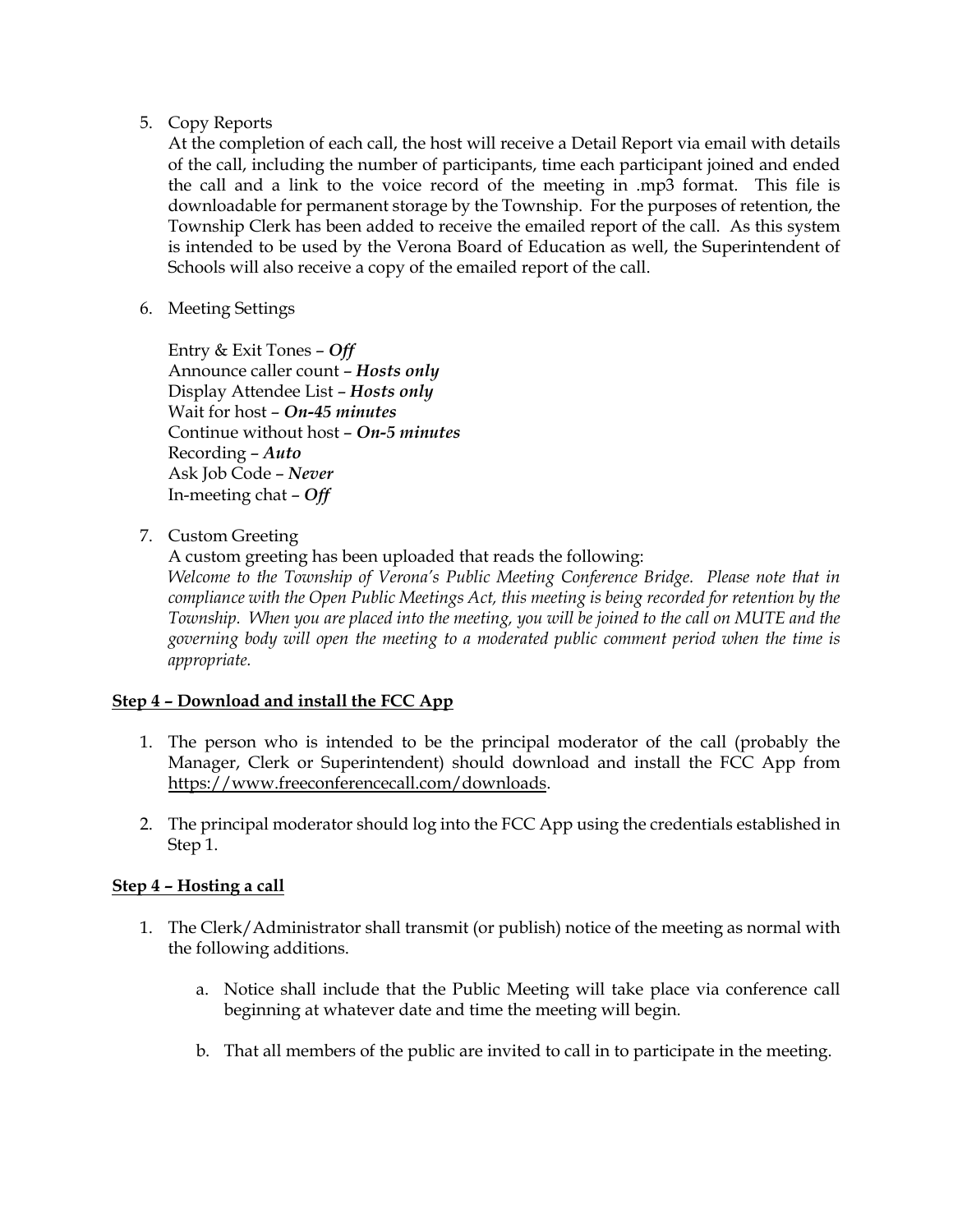- c. That a public comment period will be held in the order it is listed on the meeting agenda. Note: Any restrictions to the public comment period such as time limits should be listed in this meeting notice and on the agenda.
- d. The call-in information for the meeting.
- e. Where the agenda and handouts may be received by the public (i.e. on website)
- f. That official action will be taken.
- 2. The call-in information shall be included on the published agenda and any addenda.
- 3. The principal moderator should distribute the host code and instructions to the members of the body and those members who are free to participate in the call at any time (i.e. Manager/Administrator, Clerk, Attorney, etc.). This notice should include a reminder to the Hosts to mute their phones when they are not speaking as to allow for clear communication.
- 4. The principal moderator (Host) of the call should open the call on the FCC App and follow the instructions on the screen to link either computer audio or dialing into the meeting. Note: The Host code for the principal moderator is different than the Host code that is provided to the rest of the body (hosts) which was set in Meeting Settings (see Step 3, number 4 above).
- **5. IMPORTANT: The principal moderator should mute all callers by activating** LECTURE MODE by pressing **and selecting LECTURE.**
- 6. All hosts and members of the public can call into the call and the meeting should begin at the time listed in the public notice.
- 7. A statement should be read pursuant to the Open Public Meetings Act. A sample statement for a regularly scheduled meeting is as follows:

*The notice requirements of the Open Public Meetings Act have been satisfied with respect to this meeting of the [name of the governing body] which is being held via conference call. Specifically, the time, date, and public call-in information were included in the meeting notice, posted in the Municipal Building, and sent the official newspapers of the Township, the [insert newspaper 1] and [insert newspaper 2]. Additionally, the agenda for this meeting was posted in the Municipal Building, sent to the two newspapers [and XXXXX, the official online news source(s) of the Township], at least 48 hour preceding the start time of this meeting. The agenda and public handouts for this meeting can be viewed online at [web address]. A public comment period will be held in the order it is listed on the meeting agenda and instructions on how to comment will be provided at the appropriate time.*

- 8. The meeting should continue as normal.
- 9. When it comes time for a public hearing or for public comment the following should occur: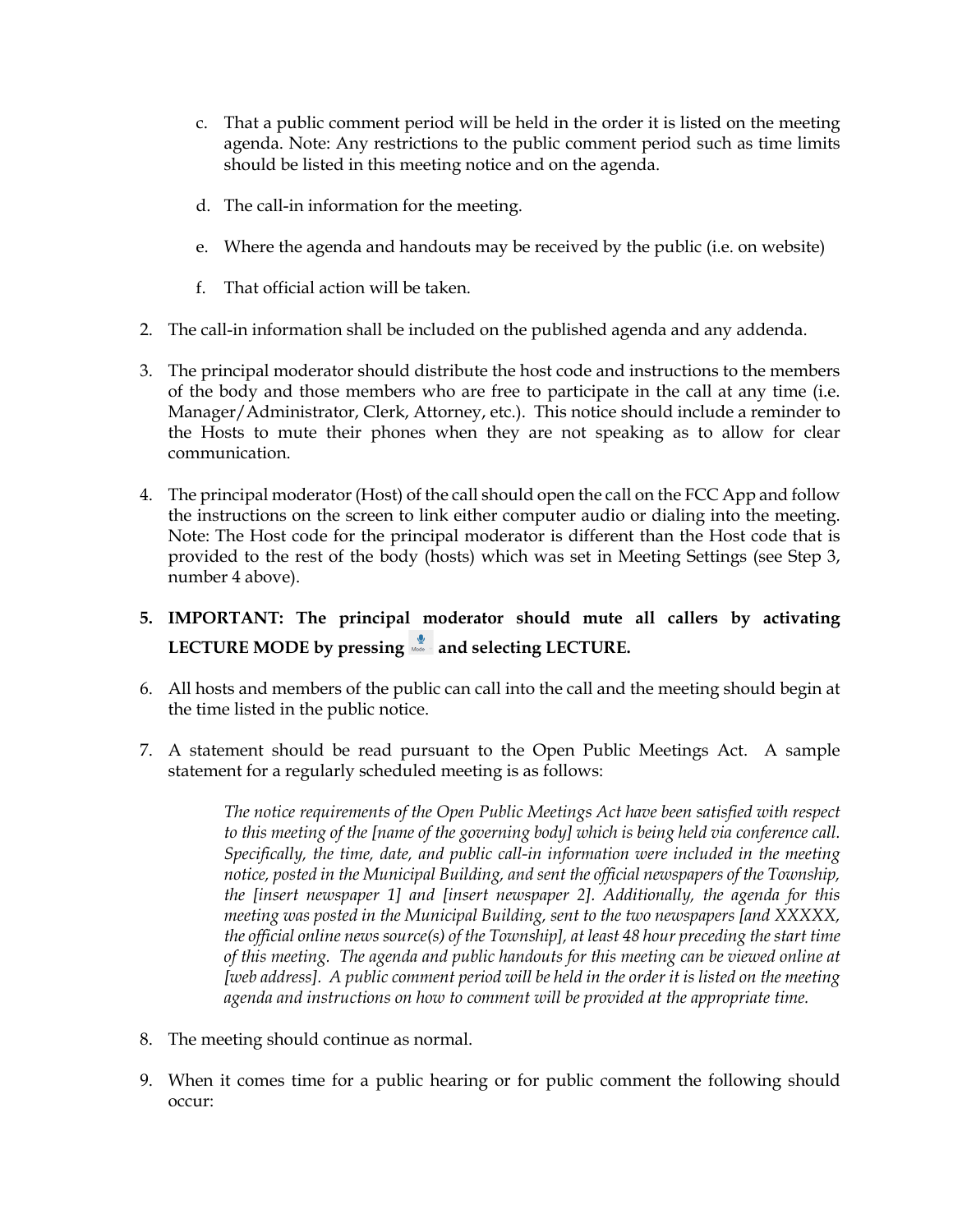a. A statement should be read advising the members of the public of how to provide comment. A sample statement is as follows:

*Anyone from the public wishing to address the [name of the governing body] on any matter, when prompted press \* (star) 6 on your key pad, then the number 1 when prompted and you will be placed in queue. When you are advised it is your turn to address the [name of the governing body], please state your name and address for the record. You will have [#] minutes to address the body. At the conclusion of your comments the [name of the governing body] and/or the Manager/Administration may address your comments and/or questions.*

- b. The principal moderator should open the Q&A Session on the FCC App by pressing the  $\frac{1}{\infty}$  button.
- c. When a caller appears in the queue and you are ready to address them, the principal moderator should press the  $\bullet$  symbol that appears next to their phone number.
- d. At the completion of the comment from the public:
	- i. If the body's policy is to address the caller immediately, the moderator should press the  $\bigotimes$  symbol that appears next to the caller's phone number in the queue so the Council can address their comment.
	- ii. If the body's policy is to not address any callers until all have been given a

chance to speak, the moderator should press the Next question button to allow the next person in queue to speak.

- e. When the queue is empty and all callers who wish to address the body have had a chance to be heard, the principal moderator should end the Q&A Session by pressing on the  $\frac{2}{\pi}$  button.
- f. This process should be repeated for each public comment or public hearing portion of the meeting.
- 10. If it becomes necessary for the body to enter Executive Session, it is recommended that this occur at the end of the meeting. To do so, kindly advise all your public participants to disconnect from the call. The principal moderator should than:
	- a. Lock the call by pressing the  $\frac{a}{b}$  button so no new callers can call into the call.
	- b. Place the call on hold by pressing the  $\|$  button. The principal moderator should drop all people not privy to Executive Session from the call that have not already disconnected.